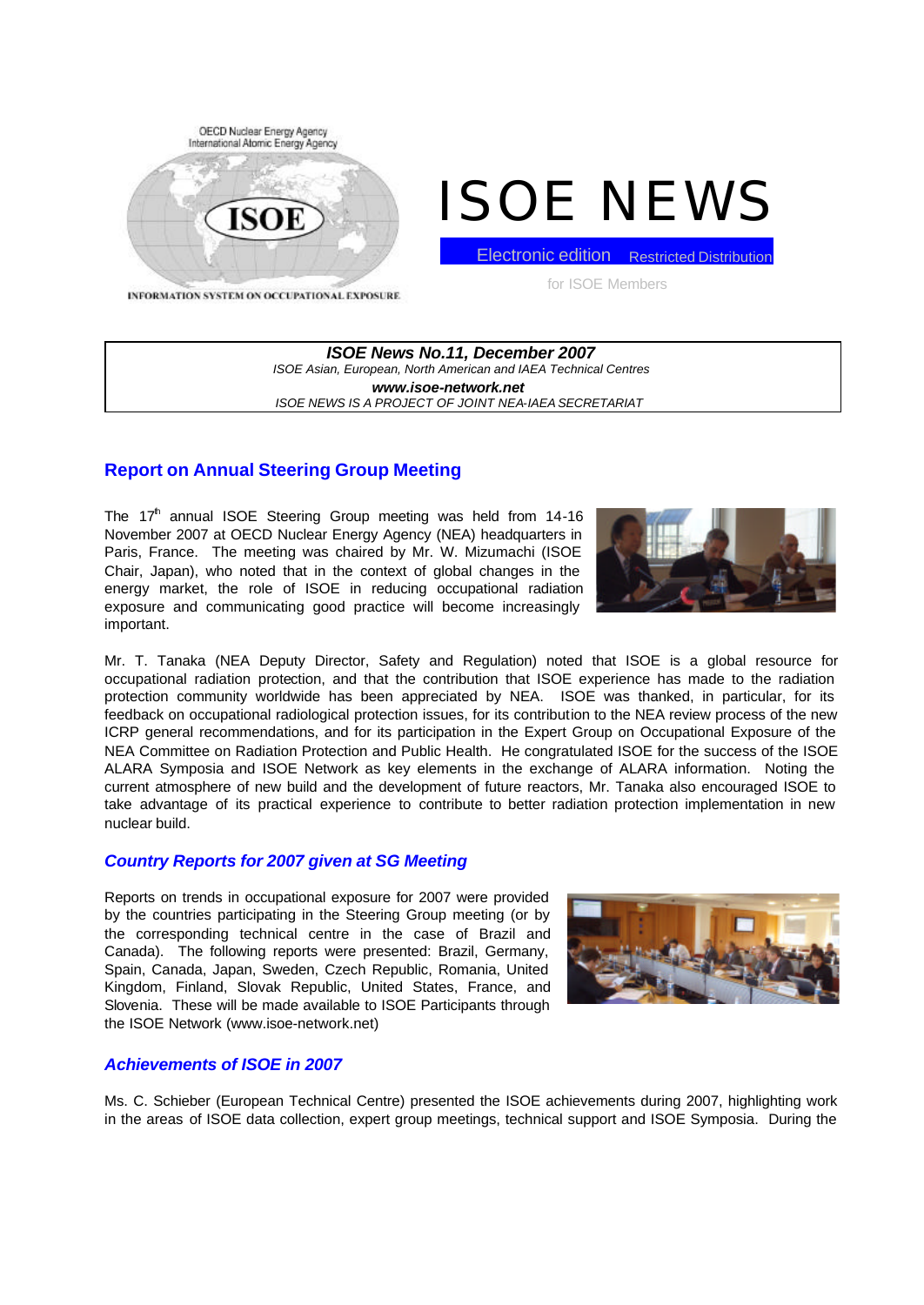presentation, it was noted that currently, the ISOE Network is updated primarily with information from the technical centres. However, all ISOE participants that would like to post information may supply this directly to the ETC, indicating the topic and level of access (public, ISOE participants or utilities only), following which it will be posted in a suitable place on the website.

With respect to the ISOEDAT database migration to the ISOE Network, Ms. L. D'Ascenzo (ETC) presented the status of Phase II of this project. It was recalled that in 2006, the Steering Group had directed the development team to proceed with the development of ISOEDAT 1 data input modules based on its approved business plan. An online demonstration of the latest development version was presented to the group. Implementation on ISOE Network is planned for July 2008.



#### *Review of Basic Safety Standards*



In response to questions from Mr. P. Kapteinat (Germany) concerning a possible contribution of ISOE to the development of the international Basic Safety Standards (BSS), it was noted by the NEA Secretariat that ISOE could be invited to participate in the drafting process through the NEA, which is one of the BSS co-sponsoring organisations.

To support this, the Steering Group agreed to create a new ad-hoc ISOE group on the revision of the BSS. The ad-hoc group will meet in February 2008 to review the available draft BSS and provide comments into the revision process through the NEA.

#### *Updating the ISOE Network*

Ms. Schieber (ETC) presented a proposal for enhancements to the ISOE Network, including a modified website structure, library classification and new system -wide search engine developed by the Asian Technical Centre. The aim is to improve website function and usability. It is also proposed to a) create a downloadable template allowing users to upload, through the ETC, new ISOE 3 reports, and b) add a new function to allow users to submit other types of relevant information to the Network (other than "ISOE 3" type reports).

To take advantage of resources from other related programmes, Mr. R. Doty (USA) suggested that ISOE could improve information exchange with other programmes such as WANO or INPO, in so far as radiological protection issues are concerned. It was suggested that the North American Technical Centre provides a screening report for ISOE members in the future, based on daily reports of RP events. This might be realised at least for those ISOE members who are also members of WANO or INPO. The Steering Group requested the ISOE Secretariat to further investigate the options.



While the majority of information on the ISOE Network is in English, radiation protection managers and representatives of the regulatory bodies are encouraged to provide work practice reports in their own language with a short title/description in English. In this way, the work report (ALARA and experiences) data base can be substantially improved and tailored according to specific needs of the national users – utilities or regulatory bodies. These reports will be made available through the Network to the members according to the level of access as indicated by the provider of the information.

Finally, the Steering Group approved a proposal for the creation of time-limited "demonstration accounts". The intent of this is to allow potential new ISOE participants (i.e. non-participating utilities) to have controlled access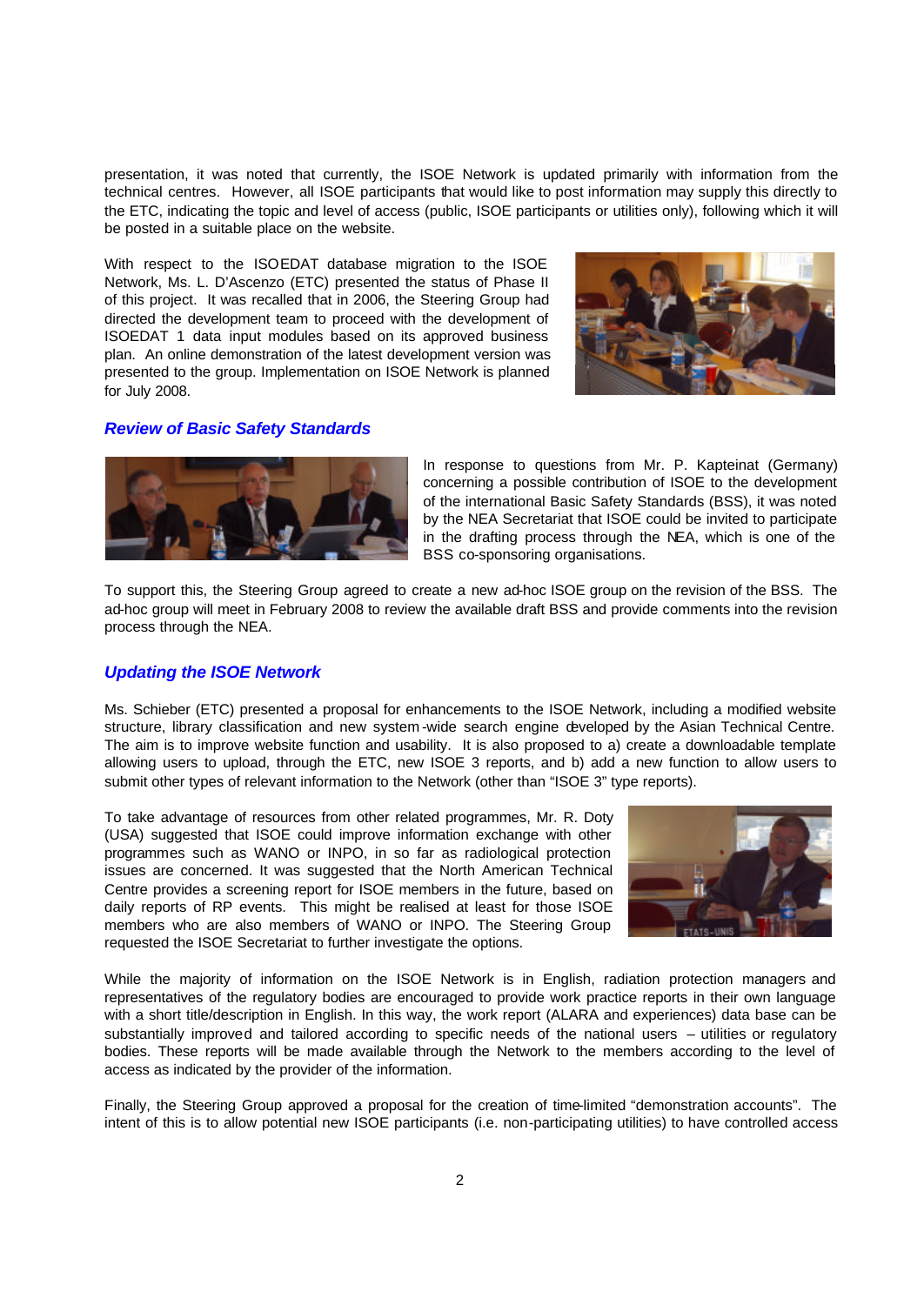to the website as a form of interactive advertisement and to promote the benefits of ISOE membership. Such individuals would be first identified and then followed up by the technical centres and/or national coordinators (for example through national ALARA groups).

## *New ISOE Terms and Conditions*

The Steering Group approved the new ISOE Terms and Conditions for the period 2008-2011. National Coordinators have been asked to facilitate, within a 3-month time period, the written feedback of all current participating utilities and authorities concerning their continued participation in ISOE according to the new Terms and Conditions. The Terms and Conditions become effective 1 January 2008 for a 4-year period.

#### *Review of ISOE News*

In order to enhance to the value of the ISOE News to the ISOE membership, the Steering Group approved a development cycle that will involve using the mid- and end-of-year ISOE Bureau meetings to present the topics for inclusion in the News. Following these meetings, the News will be drafted and approved by the ISOE Bureau and Technical Centres under the lead of the ISOE News editor, Mr. B. Breznik (Slovenia). This would result in two issues per year of the News, published approximately each six months. Mr. Breznik noted that the News should be aimed at RP managers and ISOE members of regulatory authorities. All the ISOE members are invited to participate with their articles. Ms. Schieber noted that the News could also be used to share information on how members have used ISOE in their own ALARA programmes. It was suggested that a set of standard topics could be included in each issue, for example "What's New on the Network", "How ISOE is Used", "ISOE Events", "Meetings", articles in other languages, etc.

## **ISOE Network (www.isoe-network.net) – A Resource for ISOE Members**

The ISOE Network website (www.isoe-network.net) is an international information exchange website on dose reduction and ALARA resources for ISOE members, providing rapid and integrated access to ISOE resources through a simple web browser interface.

The ISOE Network provides ISOE members with access to a broad and growing range of ALARA resources for radiation protection professionals at participating utilities and national regulatory authorities, including:

- ISOE publications, reports and symposia proceedings
- web forums for real-time communications amongst participants
- members address books, and
- online access to the ISOE occupational exposure database.

A new website search engine has recently been implemented to assist the user in locating information of relevance to their specific issue or problem.

#### *Access to the ISOE Network*

While some of these resources are open to the public, such as ISOE official publications, access to most resources is restricted to *registered ISOE members* . There are currently over 500 registered users from ISOE participating utilities, national authorities and international organisations.

If you do not yet have an ISOE Network account, please contact your ISOE National Co-ordinator and the NEA Secretariat (brian.ahier@oecd.org) to receive a user account and gain access to the ISOE Network resources.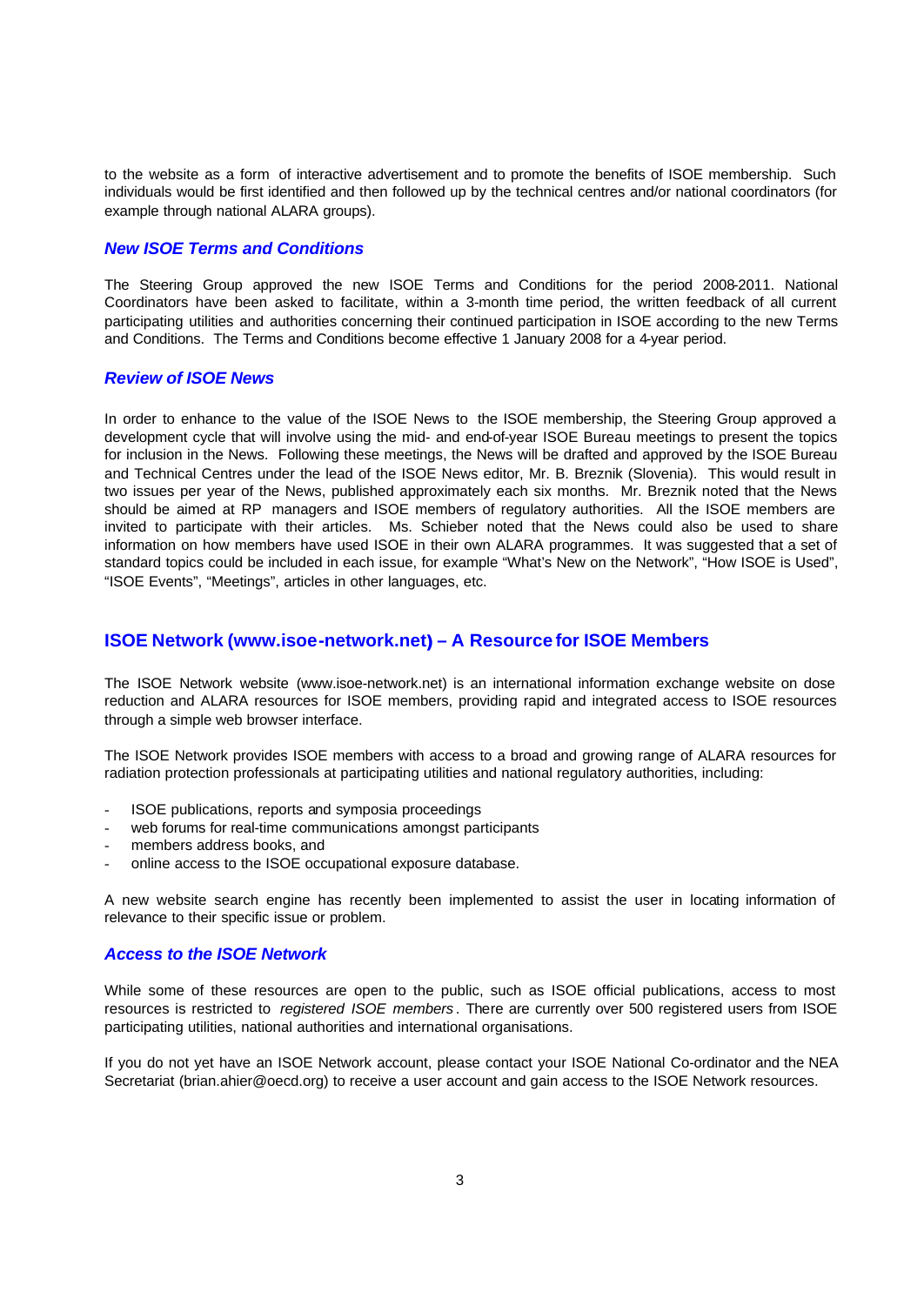#### **Planning the Replacement of Steam Generators at Angra, Brasil**

Nuclear Power Plant Angra 1 (Westinghouse PWR, 2 loops, 657 MWe) is preparing to replace the steam generators in the near future. The replacement will be done in October 2008. During 2007 and in the beginning of 2008, the team for steam generator replacement will complete the Radiation Protection Plan, ALARA Plan, Shielding Plan, the lay-down area and the waste management strategy for the steam generator replacement (SGR).

Mr. Magno Oliveira, Monitoring Manager of the Angra site (Angra 1&2 NPPs) and his team are taking advantage of ISOE information exchange related to SGR.



The opinion of Mr. Magno Oliveira is the following: "As these issues are complex, it is important to receive firsthand experience from other plants. We are especially interested in the reports from the twin plant such as Krško (Slovenia). I found the paper "Steam Generator Replacement from ALARA Aspects", on the  $3<sup>rd</sup>$  ISOE European Workshop (Portoroz, 2002), really important and useful and will use it for SGR at Angra 1 NPP."

They will also take advantage of the new ISOE Network search tool to find documents and information on the ISOE Network related to Steam Generator Replacement. The position of the Angra experts is: "We do not have other sources of information in addition to ISOE for that issue. We believe the information and experience of all ISOE members on specific radiological issues in the area of SGR coming through the North American Technical Centre (NATC) are important and useful, especially comparative analyses of data from reactors having similar characteristics, i.e. sister unit groups which carried out SGR in the near past. The SGR is a demanding and complex radiological work. Ten months prior to the start of the task, a lot of work has been done, but there is still a lot to be done. The Angra 1 managerial crew is striving hard towards radiation safety and dose reduction for workers. We are focused on completing the Radiation Protection Plan, ALARA Plan, Shielding Plan, lay-down area and waste management planning. Therefore, we would be grateful if ISOE members could share good practices and lessons learned from the SGR in order to apply them at Angra 1."

# **2007 ISOE Asian ALARA Symposium**



The ATC, in collaboration with the Korean Hydro & Nuclear Power Co., Ltd (KHNP) and Korea Institute of Nuclear Safety (KINS), organised the 2007 ISOE Asian Regional ALARA Symposium, which was held 12-13 September 2007 in Seoul, Korea, with attendance of about 40 individuals from 4 countries. A technical visit to Ulchin Nuclear Power Station was held on 14 September.

The presentation of Mr. Gui jong Lee (Yonggwang, NPP-KHNP) titled "CCTV System for Radiation Work Management" was recognized as a distinguished paper. Mr. Gui jong Lee was invited to present the paper at the 2008 ISOE International ALARA Symposium in Japan. A special award was given for the presentation "Good Practice Result Report – Sizewell B Benchmarking" presented by Jin hee Choi (Kori NPP-KHNP).

Mr. Gui jong Lee presented information on the use of CCTV systems to reduce dose. The CCTV system introduced in Yonggwang Units 5 and 6 are connected via LAN, and enable real-time monitoring of the work situation. The system uses fixed and movable cameras. Mr. Gui jong Lee showed examples of the implementation and noted clearly positive effects due to the introduction of the system. One of the cases was a